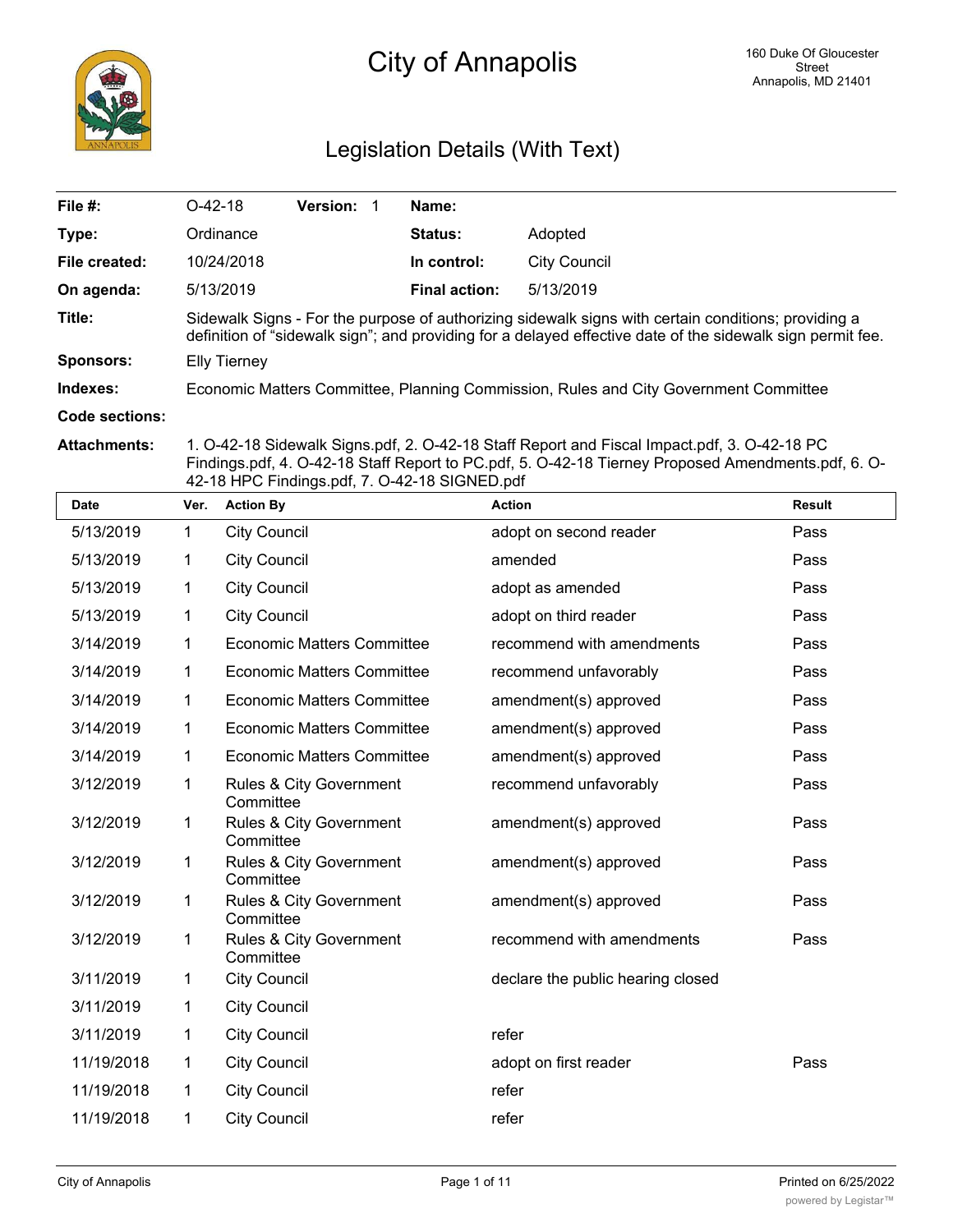11/19/2018 1 City Council 11/19/2018 refer

**Sidewalk Signs -** For the purpose of authorizing sidewalk signs with certain conditions; providing a definition of "sidewalk sign"; and providing for a delayed effective date of the sidewalk sign permit fee.

# **CITY COUNCIL OF THE City of Annapolis**

### **Ordinance 42-18**

### **Introduced by: Alderwoman Tierney**

**Referred to**

Planning Commission Economic Matters Committee Rules and City Government Committee

**AN ORDINANCE** concerning

### **Sidewalk Signs**

- **FOR** the purpose of authorizing sidewalk signs with certain conditions; providing a definition of "sidewalk sign"; and providing for a delayed effective date of the sidewalk sign permit fee.
- **BY** repealing and re-enacting with amendments the following portions of the Code of the City of Annapolis, 2018 Edition

Section 17.60.010 Section 17.60.070 Section 17.60.090 Section 21.70.040 Section 21.70.050 Section 21.70.080 Section 21.72.010

**SECTION I: BE IT ESTABLISHED AND ORDAINED BY THE ANNAPOLIS CITY COUNCIL** that the Code of the City of Annapolis shall be amended to read as follows:

### **TITLE 17 - BUILDINGS AND CONSTRUCTION**

### **Chapter 17.60 - SIGNS Section 17.60.010 - Permit-Required.**

- A. No permanent commercial sign, billboard or advertising structure or device, or sidewalk sign shall be erected or installed unless a sign permit has been issued by the Director of Planning and Zoning or his or her designee. Temporary signs and banners are prohibited except as provided under Section 17.60.060, or under Section 21.70.060, or Section 21.70.080.
- B. The Department of Planning and Zoning shall review the sign permit application for consistency with the Zoning Code, pursuant to Chapter 21.70.

### **Section 17.60.070 - Location generally.**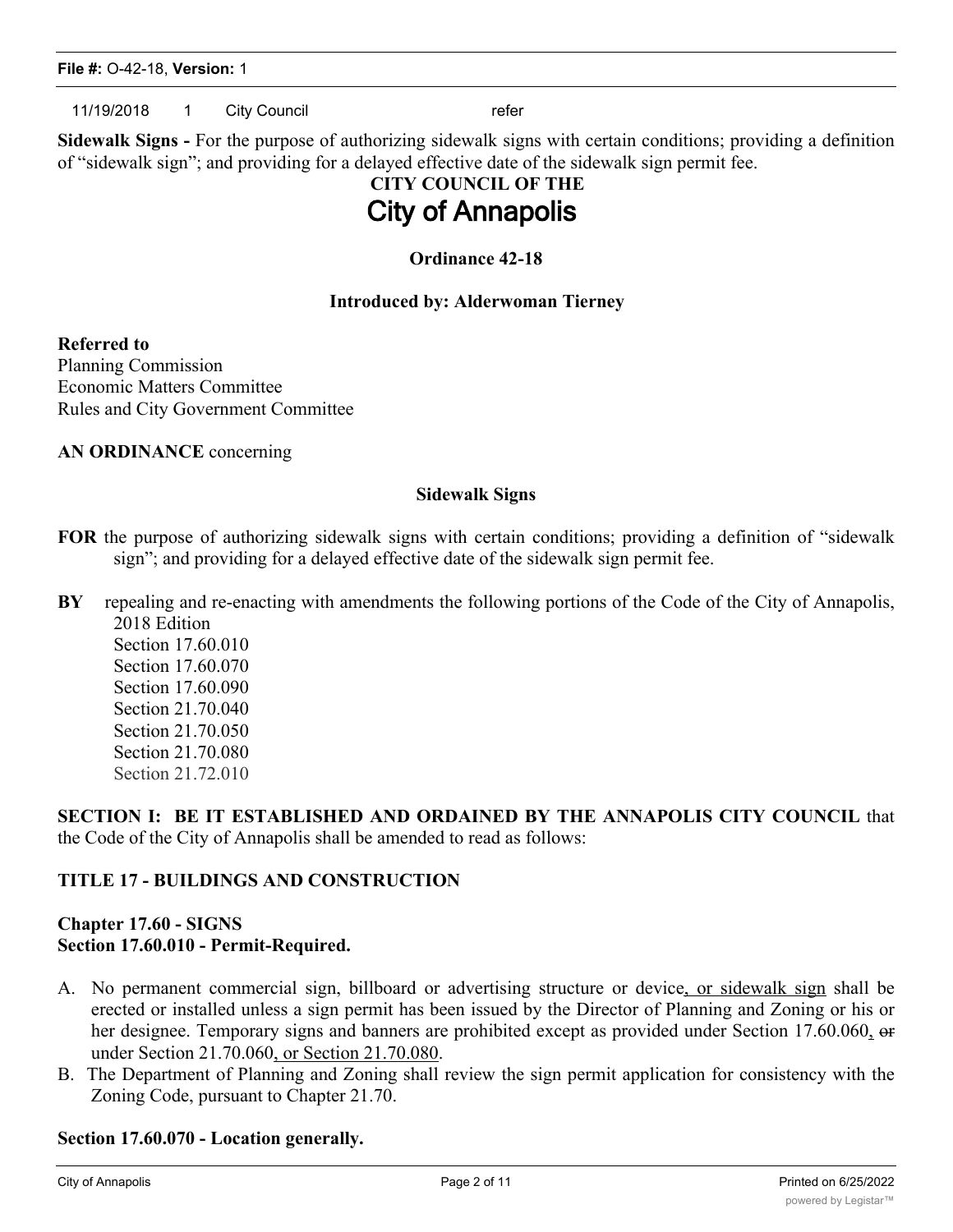A. The requirements of subsections B and C are not applicable to sidewalk signs, which are subject to the requirements of Chapter 21.70.

- A. B. No signs shall be supported from the sidewalk or from a point outside of the sidewalk. Signs may be carried upon or suspended from the front of a building, but no sign projecting into the street or alley shall be placed within ten feet of the sidewalk or extended more than two feet beyond the building; except, electric signs shall be permitted to extend beyond the building line to any distance not beyond the curb upon the approval of the City Council.
- B. C. Sidewalks shall be regarded as pedestrian rights-of-way. Permanent signage that the Director of Planning and Zoning or his or her designee determines must be placed in or near a sidewalk shall be sited only after a consideration of the following guidelines:
	- 1. No sign shall be placed in such a way as to interfere with or reduce a forty-inch pedestrian right-ofway;
	- 2. Where a grass area exists between the curb and sidewalk, signs shall be placed in the grass area;
	- 3. When no grass area between the curb and sidewalk exists, signs shall be placed in any public right-ofway or easement on the far side of the sidewalk;
	- 4. In any one block, the placement of signs curbside or far curbside shall be consistent;
	- 5. The bottom edge of the sign shall be seven feet from the ground with the exception of pedestrian directional signs which do not exceed the width of the post which may be posted at five and one-half feet;
	- 6. As many as three signs of twelve inches in width or greater may be clustered on one pole;
	- 7. In any one block, the placement of signs on poles not governed by State Highway Administration guidelines shall be grouped in a forty-foot area;
	- 8. No more than one "No Parking" sign shall be placed on each side of the street in any one block or within a distance of five hundred feet, whichever is less.

### **Section 17.60.090 - Support-Engineering.**

Every sign, except for sidewalk signs, shall be supported substantially including foundation and footing. The construction and hanging of the sign shall be in accordance with the best engineering principles and subject to structural requirements of the Director of Planning and Zoning or his or her designee.

### **TITLE 21 - PLANNING AND ZONING**

### **Chapter 21.70 - Sign Regulations. Section 21.70.040 - Prohibited signs.**

The following signs are prohibited:

- A. Animated signs;
- B. Billboards;
- C. Flashing signs;
- D. Portable signs (a sign that is not permanent, affixed to a building, structure or the ground but not including sidewalk signs);
- E. Rotating signs;
- F. Rooftop signs;
- G. Signs projecting above the rooflines of buildings;
- H. Snipe signs (non-governmental signs attached to trees or poles).

### **Section 21.70.050 - Standards applicable to all signs.**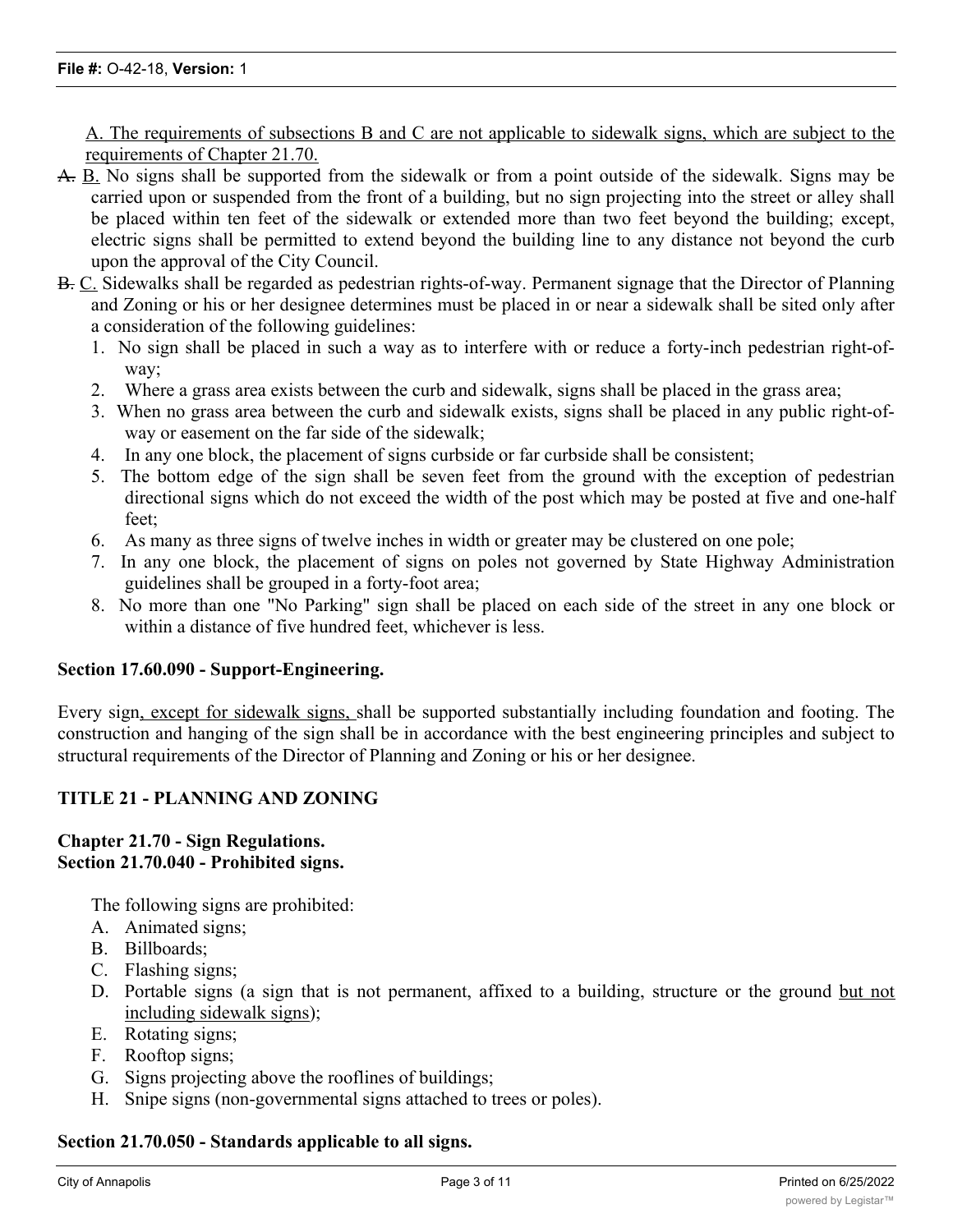The following standards apply to all signs whether exempt or permitted:

- A. Condition and Appearance. All signs shall be maintained in good condition and appearance.
- B. Computations of Area and Height.
	- 1. Area.
		- a. The area of a sign face (which is also the sign area of a wall sign or other sign with only one face) shall be computed by means of the smallest square, circle, rectangle, triangle, or combination thereof that will encompass the extreme limits of the writing, representation, emblem, or other display, together with any material or color forming an integral part of the background of the display or used to differentiate the sign from the backdrop or structure against which it is placed, but not including any supporting framework, bracing, or decorative fence or wall when such fence or wall otherwise meets the zoning regulations in this title and is clearly incidental to the display itself.
		- b. The sign area for a sign with more than one face shall be computed by adding together the area of all sign faces.
	- 2. Height. The height of a sign shall be computed as the distance from the base of the sign at normal grade to the top of the highest attached component of the sign. Normal grade shall be construed to be the lower of: (1) existing grade prior to construction or (2) the newly established grade after construction, exclusive of any filling, berming, mounding, or excavating solely for the purpose of locating the sign. In cases in which the normal grade cannot reasonably be determined, sign height shall be computed on the assumption that the elevation of the normal grade at the base of the sign is equal to the elevation of the nearest point of the crown of a public street or the grade of the land at the principal entrance to the principal structure on the zoning lot, whichever is lower.
- C. Sight Visibility.
	- 1. No sign shall obstruct a clear view to and from traffic along any street right-of-way, entrance or exit.
	- 2. A sight visibility triangle, as defined in Division VI, shall be kept free of obstructions to vision between the heights of two and one-half feet and twelve feet above the street. If, in the opinion of the Director of Planning and Zoning with the concurrence of the Director of Public Works, there are unusual circumstances, these dimensions may be altered to enhance public safety.
- D. Integrated Sign Program. An integrated sign program, as defined in Division VI, is required for all commercial office complexes, shopping centers, and multi-tenant facilities. The establishment of an integrated sign program for existing developments is strongly encouraged.
- E. Design. The design of signs is important to the character of the City of Annapolis. The following provisions are designed to give guidance to persons designing, erecting, and approving signs in the City.
	- 1. Guidelines for All Signs.
		- a. Materials, colors and shapes of proposed signs shall be compatible with the related building (s). Size and proportions should be judged by sizes and proportions of signs on nearby properties that are compatible with the prevailing character, or the character prescribed in land use plans adopted by the City Council.
		- b. Every sign shall be designed as an integral architectural element of the building and site to which it principally relates.
		- c. The number of graphic elements on a sign shall be held to the minimum needed to convey the sign's major message and shall be composed in proportion to the area of the sign face.
		- d. Each sign shall be compatible with signs on adjoining premises and shall not compete for attention.
		- e. Signs should be constructed of quality materials. The choice of materials for signage should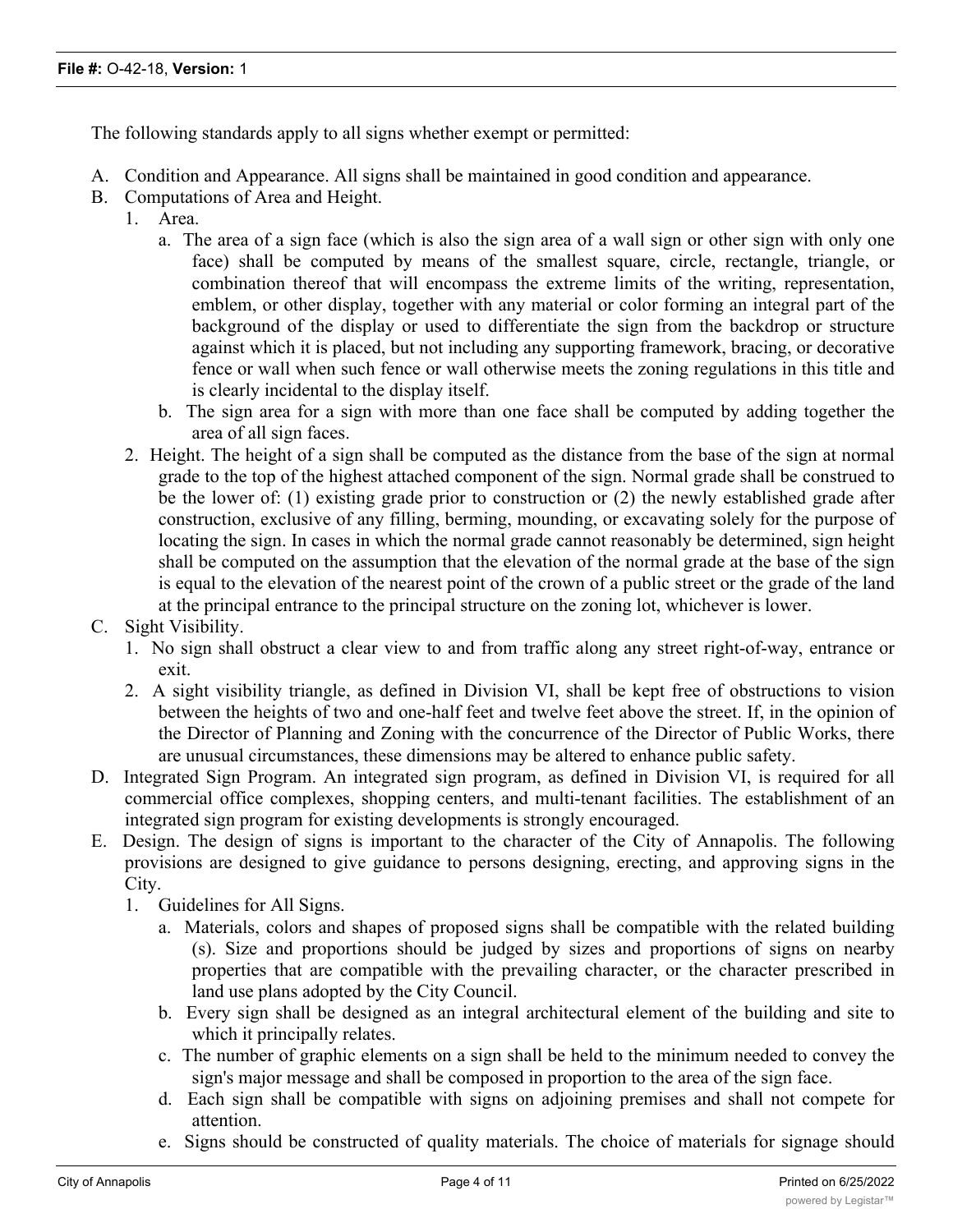relate to the quality of architecture within the zoning district.

- f. Signs should provide information, character and a quality image.
- 2. MX and BR Districts, Additional Guidelines.
	- a. Signs generally shall be of simple design and relate to the scale and design of buildings.
	- b. The size of each sign shall relate to the scale and architectural character of its façade.
	- c. The placement of signs shall not cover attractive architectural details, overwhelm the façade in size, or interrupt the rhythm of upper façade windows.
	- d. The choice of materials for signs shall relate to the quality of historic architecture within the MX district. The use of painted wood, glass and metal are appropriate.
- 3. HISTORIC DISTRICT REFER TO SECTION 21.70.090 "SIGNS IN THE HISTORIC DISTRICT" FOR GUIDELINES.
- F. Removal of Signs. Any sign associated with an activity on a vacated premises shall be removed from the premises, altered or resurfaced within one month from the time such activity ceases so that the sign does not display visual communication pertaining to the former activity.
- G. Sidewalk signs. Additional standards.
	- 1. Sidewalk signs shall not obstruct pedestrian or vehicular traffic or visibility, or adversely affect the safety of pedestrian or vehicular traffic.
	- 2. Sidewalk signs shall be placed on the sidewalk immediately adjacent to a permit holder's building and allow a 40-inch minimum pedestrian right-of-way. The exact location of the sign shall be determined by the Department of Public Works based on governmental accessibility and safety standards, including, but not limited to, the location and proximity of doorways; the distance between pedestrian obstacles; the location of crosswalks; and other physical features of the location that affect accessibility and safety.
	- 3. Sidewalk signs shall not be permanently affixed or anchored to the sidewalk or attached to structures.
	- 4. Sidewalk signs shall be removed from the public right-of-way from dusk to dawn and when the permit holder's business is closed
	- 5. No part of a sidewalk sign shall encroach upon any part of the sidewalk frontage of any adjacent premises, alley, or other such right-of-way.
	- 6. The applicant shall fully ensure that the placement of a sidewalk sign shall not cause any unnecessary or unreasonable exposure to personal injury or property damage to the public.
	- 7. The permit holder shall fully indemnify, defend, and hold harmless the City and its agents, employees, and elected officials from and against any and all claims and damages in any way arising out of or through the acts or omissions of the permit holder in connection with the placement or use of the sidewalk sign.
	- 8. Before a permit is issued, the applicant shall provide AN INDEMNITY BOND TO ENSURE COMPLIANCE WITH ALL APPLICABLE CITY LAWS AND TO COVER LOSSES AND CLAIMS RESULTING FROM THE PLACEMENT OR USE OF THE SIDEWALK SIGN. THE BOND SHALL BE IN A FORM SATISFACTORY TO THE CITY ATTORNEY.written evidence satisfactory to the Director of Planning and Zoning that the City is named as an additional insured on the applicant's liability insurance policy.

### **Section 21.70.080**

| Sign Table 1                                                        |
|---------------------------------------------------------------------|
| <b>Types of Signs Permitted in Non-Residential Zoning Districts</b> |

| District | Permitted Signs                        |  |
|----------|----------------------------------------|--|
| B.       | Business community identification sign |  |
|          | Freestanding                           |  |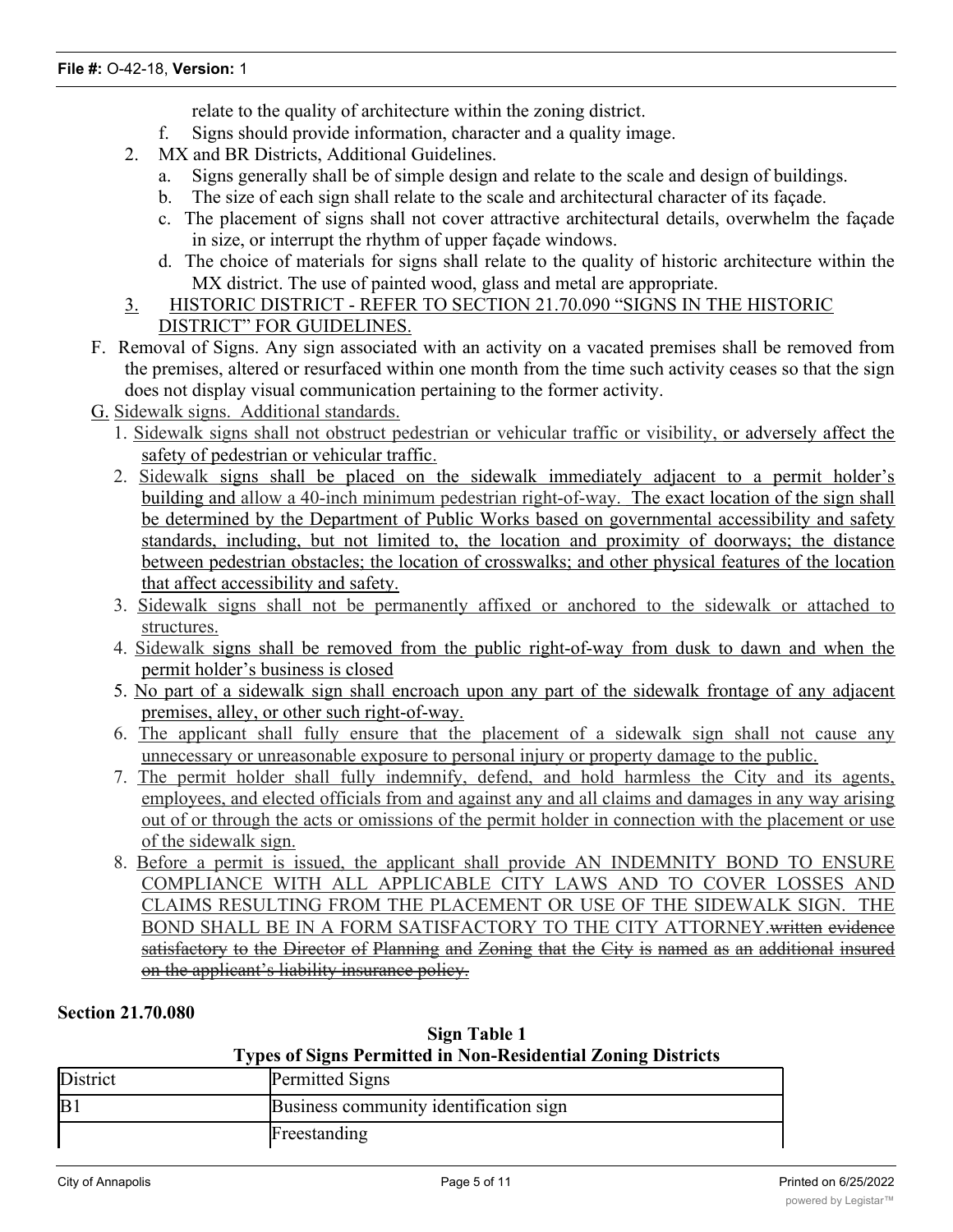|                                                                                                     | Wall-mounted                             |  |  |  |  |  |  |
|-----------------------------------------------------------------------------------------------------|------------------------------------------|--|--|--|--|--|--|
|                                                                                                     | Sidewalk                                 |  |  |  |  |  |  |
| B <sub>2</sub> , B <sub>3</sub> , B <sub>3</sub> -C <sub>D</sub> , BC <sub>E</sub> , I <sub>1</sub> | Freestanding                             |  |  |  |  |  |  |
|                                                                                                     | Multi-tenant facility                    |  |  |  |  |  |  |
|                                                                                                     | Wall-mounted                             |  |  |  |  |  |  |
|                                                                                                     | Sidewalk                                 |  |  |  |  |  |  |
| BR, PM2                                                                                             | Multi-tenant facility                    |  |  |  |  |  |  |
|                                                                                                     | Wall-mounted                             |  |  |  |  |  |  |
|                                                                                                     | Sidewalk                                 |  |  |  |  |  |  |
| C2, C2A, C2P                                                                                        | Wall-mounted                             |  |  |  |  |  |  |
|                                                                                                     | Sidewalk                                 |  |  |  |  |  |  |
| P, PM                                                                                               | Business community identification sign   |  |  |  |  |  |  |
|                                                                                                     | Multi-tenant facility                    |  |  |  |  |  |  |
|                                                                                                     | Wall-mounted                             |  |  |  |  |  |  |
|                                                                                                     | Sidewalk                                 |  |  |  |  |  |  |
| <b>MX</b>                                                                                           | Freestanding, ground sign only           |  |  |  |  |  |  |
|                                                                                                     | Multi-tenant facility                    |  |  |  |  |  |  |
|                                                                                                     | Wall-mounted                             |  |  |  |  |  |  |
|                                                                                                     | Sidewalk                                 |  |  |  |  |  |  |
| WMC, WME, WMI,<br><b>WMM</b>                                                                        | Freestanding                             |  |  |  |  |  |  |
|                                                                                                     | Marine refueling facility signs on piers |  |  |  |  |  |  |
|                                                                                                     | Multi-tenant facility                    |  |  |  |  |  |  |
|                                                                                                     | Wall-mounted                             |  |  |  |  |  |  |
|                                                                                                     | Sidewalk                                 |  |  |  |  |  |  |

### **Sign Table 2 Regulations for Signs in Non-Residential Zoning Districts**

In using the table the following regulations apply:

- a. Lots are permitted both wall-mounted and freestanding signs up to the limits set forth in the table. With the exception of the signage allowed in Table Note 1, signage in multi-tenant facilities is counted as an alternative, not in addition, to permitted wall-mounted and freestanding signs.
- b. For wall-mounted signs the maximum sign area is for the lot, with the exception of the signage allowed in Table Note 1.
- c. For all other signs the maximum sign area is the maximum area per sign face, unless stated otherwise. For example, a two-sided, freestanding, ground sign in the BCE could be thirty square feet per face or sixty square feet total.
- d. The following abbreviations are used in the table:  $sf = square$  feet;  $lf = linear$  feet;  $bldg = building$ ;  $" = inches$ .

permitted

e. Important. The notes at the end of the table are as much a part of the law as the table itself.

of 100 sf. 2.

| Sign Type Zoning | <b>District</b> | Number of<br><b>Businesses</b><br>lper Lot | Maximum<br>Sign Area | <b>Signs</b><br>lAllowed | Number of Maximum<br>Height (feet) Permitted | <b>Illumination</b> | Projection<br>Permitted | <b>Other</b> |
|------------------|-----------------|--------------------------------------------|----------------------|--------------------------|----------------------------------------------|---------------------|-------------------------|--------------|
| Wall-            |                 |                                            |                      |                          |                                              |                     |                         |              |
| <b>Imounted</b>  |                 |                                            |                      |                          |                                              |                     |                         |              |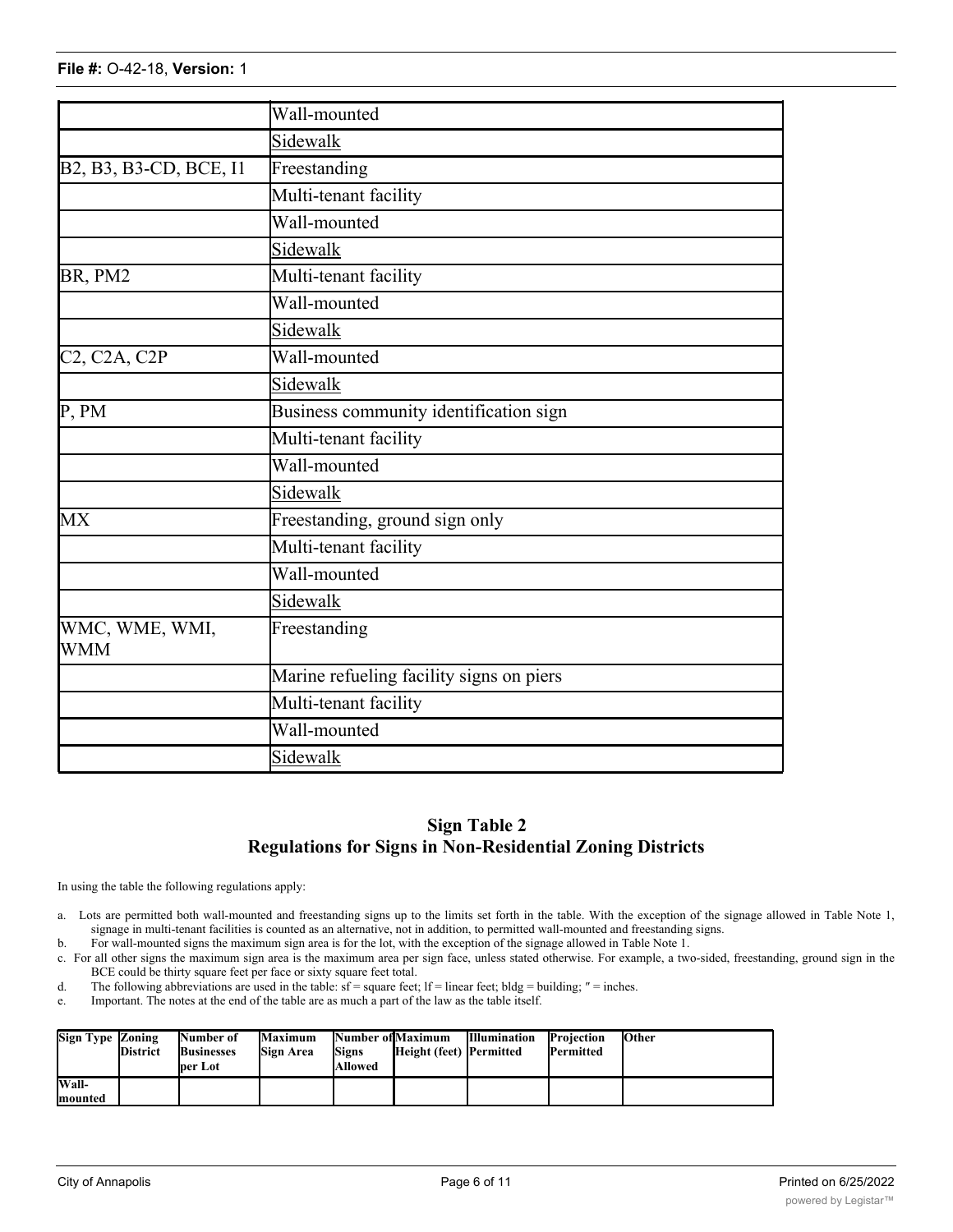### **File #: 0-42-18, Version: 1 Wall-**

**Businesses**

**Sign Area**

**Signs**

**Height (feet)**

**Permitted**

**Permitted**

**District**

|                        | B1, BR<br>PM, MX                                                  | $1.1$ sf per lf<br>of building<br>frontage up to to<br>a maximum<br>of 100 sf. 2.<br>No single<br>sign may<br>exceed 30 sf<br>per face.                                                                | maximum<br>permitted<br>sign area.<br>$2. BR$ ,<br>MX: no<br>more than<br>3 signs per<br>building. | 1. B1, PM: 13. In the MX Yes, external<br>no limit, up district, signs<br>may not be<br>located higher spotlight<br>on a façade<br>than the<br>second-story<br>windowsills. | means only<br>such as                               | Yes, up to $1.5$<br>feet from a<br>wall.                  |                                                                                                                                                                                                                           |
|------------------------|-------------------------------------------------------------------|--------------------------------------------------------------------------------------------------------------------------------------------------------------------------------------------------------|----------------------------------------------------------------------------------------------------|-----------------------------------------------------------------------------------------------------------------------------------------------------------------------------|-----------------------------------------------------|-----------------------------------------------------------|---------------------------------------------------------------------------------------------------------------------------------------------------------------------------------------------------------------------------|
|                        | $B2^1$ , $B3$ ,<br><b>B3-CD,</b><br>BCE,                          | $1.2$ sf per lf<br>of building<br>frontage up to permitted<br>a maximum<br>of 120 sf. 2.<br>No single<br>sign may<br>exceed 75 sf<br>in area                                                           | No limit up 15<br>to<br>sign area                                                                  |                                                                                                                                                                             | Yes                                                 | feet into a<br>public way                                 | Yes, up to 1.5 Uses with canopies, such as<br>service stations, may use the<br>If of canopy frontage in lieu<br>of If of building frontage to<br>calculate permitted sign area.                                           |
|                        | C <sub>2</sub> , C <sub>2</sub> A <sub>,</sub><br>C2P             | 1 sf per lf of<br>building<br>frontage up to building<br>a maximum<br>of 30 sf                                                                                                                         | Up to $3$<br>signs per                                                                             | $\overline{15}$                                                                                                                                                             | Yes, external<br>means only<br>such as<br>spotlight | Yes, up to $1.5$<br>feet from a<br>wall.                  |                                                                                                                                                                                                                           |
|                        | P                                                                 | 9 sf                                                                                                                                                                                                   | per street 15<br>frontage                                                                          |                                                                                                                                                                             | No                                                  | Yes, but not<br>into a public<br>way.                     |                                                                                                                                                                                                                           |
|                        | PM <sub>2</sub>                                                   | See below<br>under multi-<br>tenant<br>facilities sign<br>types                                                                                                                                        |                                                                                                    |                                                                                                                                                                             |                                                     |                                                           |                                                                                                                                                                                                                           |
|                        | Ι1                                                                | 2 sf per lf of<br>building<br>frontage up to permitted<br>a maximum<br>of 120 sf                                                                                                                       | No limit up 18<br>to<br>sign area                                                                  |                                                                                                                                                                             | Yes                                                 | No                                                        |                                                                                                                                                                                                                           |
|                        | <b>WMC</b>                                                        | 1 sf per lf of<br>building<br>frontage up to permitted<br>a maximum<br>of 100 sf                                                                                                                       | No limit up <sup>22</sup><br>to<br>sign area                                                       |                                                                                                                                                                             | Yes                                                 | Yes, but not<br>into a public<br>way or over<br>the water |                                                                                                                                                                                                                           |
|                        | WME,<br>WMI,<br>WMM                                               | $2$ sf per lf of<br>building<br>frontage up to<br>a maximum<br>of 120 sf                                                                                                                               |                                                                                                    |                                                                                                                                                                             |                                                     |                                                           |                                                                                                                                                                                                                           |
| <b>Marquee</b><br>sign |                                                                   |                                                                                                                                                                                                        |                                                                                                    |                                                                                                                                                                             |                                                     |                                                           |                                                                                                                                                                                                                           |
|                        | Any<br>district<br>where the<br>associated<br>use is<br>permitted | 120 sf. The<br>area of a<br>marquee sign<br>is permitted<br>instead of, not<br>in addition to.<br>wall-mounted<br><sub>or</sub><br>freestanding<br>signage that<br>would<br>otherwise be<br>permitted. | per lot                                                                                            | 15                                                                                                                                                                          | Yes                                                 | projection of<br>the marquee                              | Yes, up to the Theaters, museums, and<br>auditoriums with a marquee<br>sign are permitted wall-<br>mounted frames up to 24 sf<br>per frame advertising<br>movies, plays or other<br>features to be given at the<br>venue. |
| Freestandi<br>ng       |                                                                   |                                                                                                                                                                                                        |                                                                                                    |                                                                                                                                                                             |                                                     |                                                           |                                                                                                                                                                                                                           |

districts 10 feet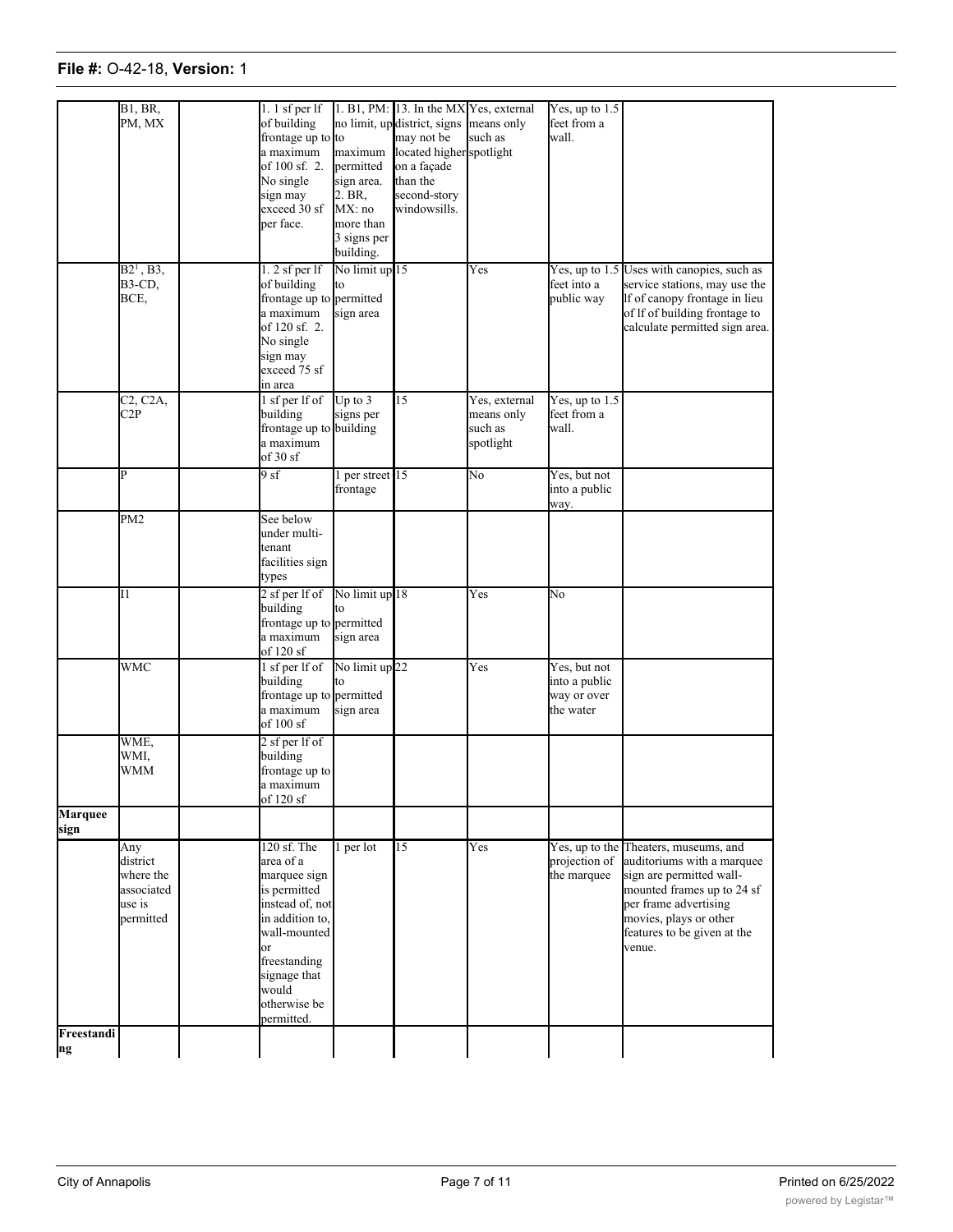## **File #:** O-42-18, **Version:** 1 **Freestandi**

otherwise be

|                                                         | B1, WMC<br>$B2^1$ , B3,<br>B3-CD,<br><b>BCE, I1,</b><br>WME,<br>WMI.<br><b>WMM</b> | Lots with up to Pole signs: 20<br>2 businesses | Pole signs: 12<br>sf, or ground<br>signs: 20 sf.<br>sf, or ground<br>signs: 30 sf | per lot<br>frontage.        | 10<br>per street Pole signs: 15 Yes<br>Ground signs:<br>12 | No                                                  | Yes, but not<br>into a public<br>way or over<br>the water<br>Yes, but not<br>into a public<br>way or over<br>the water | 1 Freestanding signs are<br>permitted only on lots with a<br>minimum lot width of 100<br>feet or larger. 2 Minimum<br>setback from property lines:<br>WMC 0 feet B1, I1, WME,<br>WMI, WMM 5 feet Other<br>districts 10 feet<br>1 Freestanding signs are<br>permitted only on lots with a<br>minimum lot width of 100<br>feet or larger. 2 Minimum<br>setback from property lines:<br>WMC 0 feet B1, I1, WME, |
|---------------------------------------------------------|------------------------------------------------------------------------------------|------------------------------------------------|-----------------------------------------------------------------------------------|-----------------------------|------------------------------------------------------------|-----------------------------------------------------|------------------------------------------------------------------------------------------------------------------------|--------------------------------------------------------------------------------------------------------------------------------------------------------------------------------------------------------------------------------------------------------------------------------------------------------------------------------------------------------------------------------------------------------------|
|                                                         | $B2^1$ , B3,<br>B3-CD,<br>BCE, I1,<br>WME,<br>WMI,<br>WMM                          | Lots with 3 or<br>more<br>businesses           | Pole signs: 24<br>sf, or ground<br>signs: $30sf$                                  | per street<br>frontage.     | Pole signs:<br>15. Ground<br>signs: 12                     | Yes                                                 | Yes, but not<br>into a public<br>way or over<br>the water                                                              | WMI, WMM 5 feet Other<br>districts 10 feet<br>1 Freestanding signs are<br>permitted only on lots with a<br>minimum lot width of 100<br>feet or larger. 2 Minimum<br>setback from property lines:<br>WMC 0 feet B1, I1, WME,<br>WM, WMM 5 feet Other<br>districts 10 feet                                                                                                                                     |
| Multi-                                                  | MX                                                                                 |                                                | 30sf                                                                              | per street 10<br>frontage.  |                                                            | Yes                                                 | Yes, but not<br>into a public<br>way or over<br>the water                                                              | Must be a ground sign,<br>monument style.                                                                                                                                                                                                                                                                                                                                                                    |
| tenant<br>facility<br>signs                             |                                                                                    |                                                |                                                                                   |                             |                                                            |                                                     |                                                                                                                        |                                                                                                                                                                                                                                                                                                                                                                                                              |
| Multi-<br>tenant<br>facility<br>identificati<br>on sign | $B21$ , B3,<br>B3-CD,<br>BCE,<br>PM2,<br>WMC,<br>WME,<br>WMI,<br>WMM               |                                                | 64sf                                                                              | 1 per street 15<br>frontage |                                                            | Yes                                                 | Yes, but not<br>into a public<br>way or over<br>the water.                                                             | 1. In the P district and the<br>waterfront districts these<br>signs may be ground signs,<br>monument style, or wall-<br>mounted. 2. All other<br>districts these signs must be<br>ground signs, monument<br>style. 3. Minimum setback<br>from property lines: WMC 5<br>feet. I1, MX, PM.WME,<br>WMI, WMM, 10 feet. Other<br>districts: 15 feet                                                               |
| Multi-<br>tenant<br>facility<br>identificati<br>on sign | 11                                                                                 |                                                | 100sf                                                                             | per street 15<br>frontage   |                                                            | Yes                                                 | Yes, but not<br>into a public<br>way or over<br>the water.                                                             | 1. In the P district and the<br>waterfront districts these<br>signs may be ground signs.<br>monument style, or wall-<br>mounted. 2. All other<br>districts these signs must be<br>ground signs, monument<br>style. 3. Minimum setback<br>from property lines: WMC 5<br>feet. I1, MX, PM, WME,<br>WMI, WMM, 10 feet. Other<br>districts: 15 feet                                                              |
| Multi-<br>tenant<br>facility<br>identificati<br>on sign | MX, PM                                                                             |                                                | 30sf                                                                              | per street 10<br>frontage   |                                                            | Yes, external<br>means only<br>such as<br>spotlight | Yes, but not<br>into a public<br>way or over<br>the water.                                                             | 1. In the P district and the<br>waterfront districts these<br>signs may be ground signs,<br>monument style, or wall-<br>mounted. 2. All other<br>districts these signs must be<br>ground signs, monument<br>style. 3. Minimum setback<br>from property lines: WMC 5<br>feet. I1, MX, PM,<br>WMEWMI, WMM, 10 feet.<br>Other districts: 15 feet                                                                |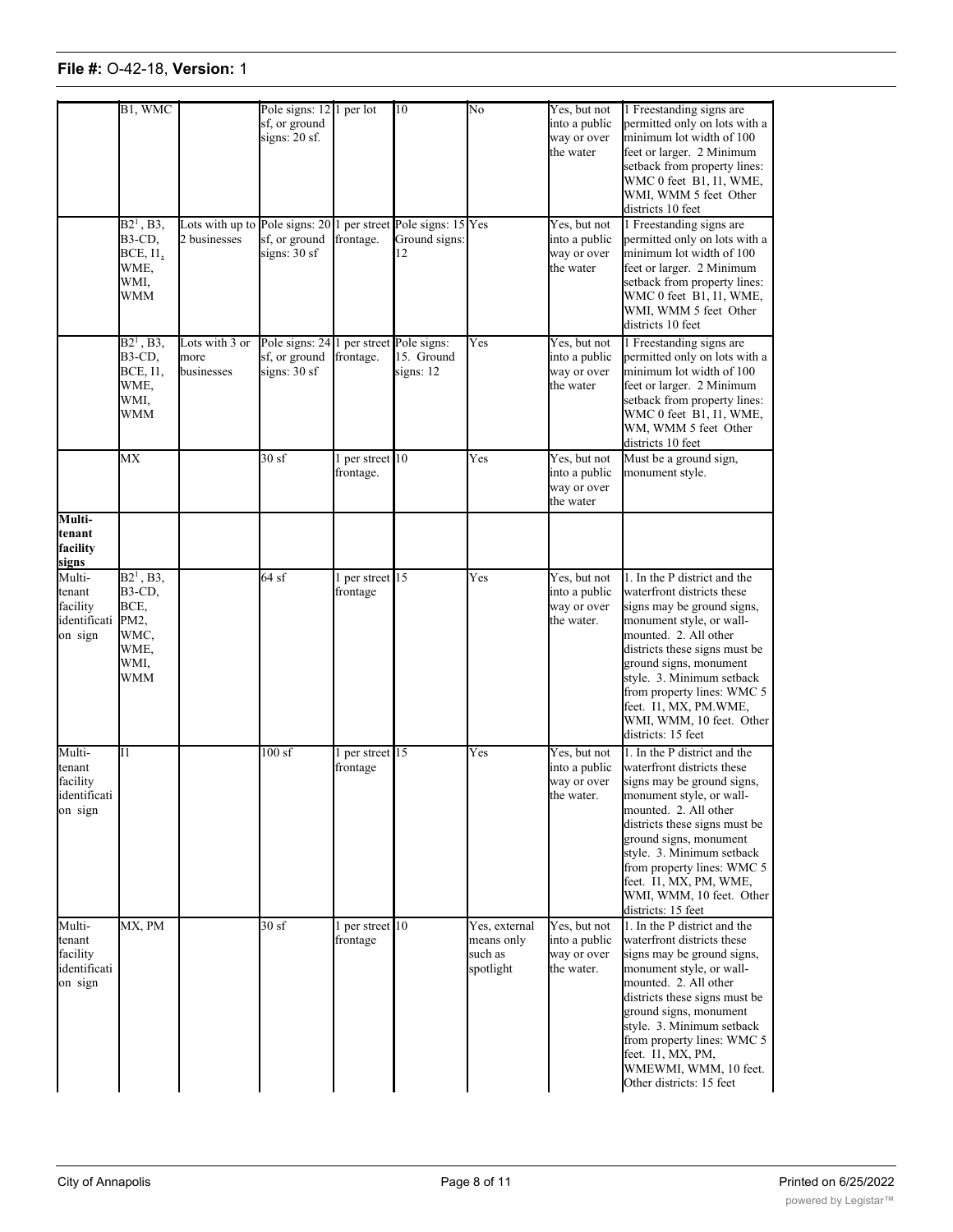### **File #:** O-42-18, **Version:** 1

| Multi-<br>tenant<br>facility<br>identificati<br>on sign  |                                                                                  | 15sf                                                                                        | per street 10<br>frontage                                                                               |                 | Yes, external<br>means only<br>such as<br>spotlight | Yes, but not<br>into a public<br>way or over<br>the water. | 1. In the P district and the<br>waterfront districts these<br>signs may be ground signs,<br>monument style, or wall-<br>mounted. 2. All other<br>districts these signs must be<br>ground signs, monument<br>style. 3. Minimum setback<br>from property lines: WMC 5<br>feet. I1, MX, PM.WME,<br>WMI, WMM, 10 feet. Other<br>districts: 15 feet |
|----------------------------------------------------------|----------------------------------------------------------------------------------|---------------------------------------------------------------------------------------------|---------------------------------------------------------------------------------------------------------|-----------------|-----------------------------------------------------|------------------------------------------------------------|------------------------------------------------------------------------------------------------------------------------------------------------------------------------------------------------------------------------------------------------------------------------------------------------------------------------------------------------|
| Shopping<br>center<br>anchor<br>tenant, wall<br>-mounted | $B21$ , PM2,                                                                     | 0.5 sf per lf of 1 per street 20<br>anchor tenant frontage<br>façade                        |                                                                                                         |                 | Yes                                                 | Yes, but not<br>into a public<br>way or over<br>the water. |                                                                                                                                                                                                                                                                                                                                                |
| Tenant<br>sign, wall-<br>mounted                         | $B2^1$ , B3,<br><b>B3-CD,</b><br>BCE,<br>PM2, I1,<br>WMC,<br>WME,<br>WMI,<br>WMM | 1.5 sf per lf of 1 per<br>building<br>frontage per<br>tenant, up to<br>40 sf per<br>tenant. | tenant, plus<br>additional<br>for a<br>corner<br>tenant with<br>windows in<br>both<br>façades.          | $\overline{15}$ | Yes                                                 | No                                                         | Maximum sign board height:<br>36" for anchors, 18" for other<br>tenants. Maximum lettering<br>height: 36" for anchors, 14"<br>for other tenants.                                                                                                                                                                                               |
| Tenant<br>sign, wall-<br>mounted                         | BR, MX,<br>PM, P                                                                 | Lesser of $1$ sf<br>per lf of<br>entrance<br>façade or 20<br>sf                             | 1 per<br>tenant, plus<br>additional<br>for a<br>corner<br>tenant with<br>windows in<br>both<br>façades. | 15              | No                                                  | No                                                         | Maximum sign board height:<br>36" for anchors, 18" for other<br>tenants. Maximum lettering<br>height: 36" for anchors, 14"<br>for other tenants.                                                                                                                                                                                               |
| Tenant<br>sign,<br>projecting                            | $B2^1$ , B3,<br>B3-CD,<br>BCE,<br>PM2,<br>WMC,<br>WME,<br>WMI,<br><b>WMM</b>     | 6 sf                                                                                        | l per<br>tenant                                                                                         |                 | Yes, external<br>means only<br>such as<br>spotlight | Yes                                                        | This type of sign is permitted<br>where tenant spaces are<br>recessed under a canopied<br>walkway.                                                                                                                                                                                                                                             |
| <b>Business</b><br>community<br>identificati<br>on sign  | <b>B1, P, PM</b>                                                                 | 30sf                                                                                        | 1 at each<br>entry point                                                                                | l6              | Yes, external<br>means only<br>such as<br>spotlight | Yes, but not<br>into a public<br>way.                      | This type of sign is for<br>communities comprising six<br>or more businesses.                                                                                                                                                                                                                                                                  |
| Marine<br>refueling<br>facility<br>signs on<br>piers     | WMC,<br>WME,<br>WMI,<br><b>WMM</b>                                               | 6 sf per face                                                                               | 1 per<br>facility                                                                                       | $10^{-}$        | Yes                                                 | No                                                         |                                                                                                                                                                                                                                                                                                                                                |
| <b>Sidewalk</b>                                          |                                                                                  |                                                                                             |                                                                                                         |                 |                                                     |                                                            |                                                                                                                                                                                                                                                                                                                                                |
|                                                          | $\underline{\mathrm{All}}$                                                       | 7 sf per face                                                                               | 1 <sub>per</sub><br>tenant                                                                              | 4.5             | $\overline{No}$                                     | $\overline{\text{No}}$                                     |                                                                                                                                                                                                                                                                                                                                                |

### **Table Notes:**

1 For sign(s) located within six hundred feet of Solomon's Island Road/MD Route 2 and upon property at least five acres in area and zoned within the B2 District, the regulations shall be as follows:

a. Wall-mounted. Maximum sign area: (i) six sf per lf of building frontage up to a maximum of one thousand six hundred sf, (ii) No single sign may exceed three hundred forty sf in area; Number of signs allowed: No limit up to permitted sign area; Maximum Height (feet): thirty-two; Maximum sign board height: eleven and one -half feet; Maximum lettering height: six feet; Illumination permitted: Yes; Projection permitted: Yes, up to one and one-half feet into a public way.

b. Freestanding (lots with one or more businesses). Maximum sign area: (i) pole signs: twenty-four sf, (ii) ground signs: thirty sf; Number of signs allowed: one per street frontage; Maximum Height (feet): (i) pole signs: fifteen, ground signs: twelve; Minimum setback from property lines: ten feet; Minimum lot width: one hundred feet; Illumination permitted: Yes; Projection permitted: Yes, but not into a public way.

c. Multi-tenant facility identification sign. Maximum sign area: three hundred forty sf per side; Number of signs allowed: one per street frontage; Maximum Height (feet): thirty-five; Minimum setback from property lines: fifteen feet; Illumination permitted: Yes; Projection permitted: Yes, but not into a public way.

d. Anchor tenant, wall-mounted. Allowed in accordance with the regulations for wall-mounted signs in preceding subsection a.

e. Tenant sign, wall-mounted. Maximum sign area: up to forty-five sf per tenant; Number of signs allowed: one per tenant, plus one additional for a corner tenant

with windows in both factors; Maximum sign board height (feet; Maximum lettering height: three and one-half feet; Maximum lettering height: four feet; Maximum lettering height: three and one-half feet; Maximum lettering he

from property lines: WMC 500 percent in the second second second second second second second second second second second second second second second second second second second second second second second second second sec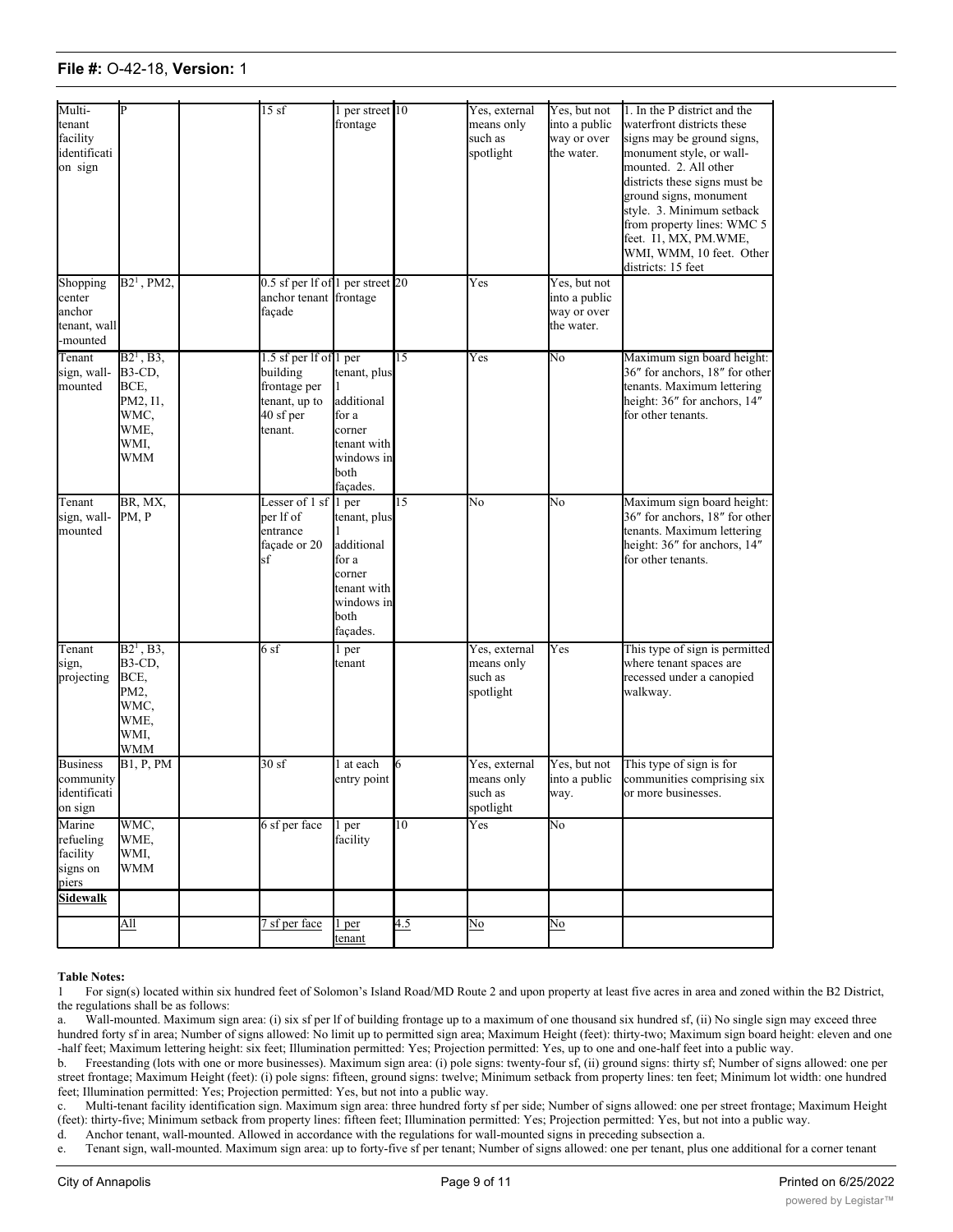### **File #:** O-42-18, **Version:** 1

with windows in both façades; Maximum Height (feet): thirty-two; Maximum sign board height: four feet; Maximum lettering height: three and one-half feet; Illumination permitted: Yes; Projection permitted: No.

f. Tenant sign, projecting. Six.

### **Chapter 21.72 - TERMS AND DEFINITIONS**

 <https://library.municode.com/> <https://library.municode.com/> <https://library.municode.com/> <https://library.municode.com/> <https://library.municode.com/>**Section 21.72.010 - Terms.**

"Sign" means any name, identification, description, display or illustration which is affixed to, or represented directly or indirectly upon, a building, structure or piece of land, and which directs attention to an object, product, place, activity, person, institution, organization or business.

The term "sign" includes signs erected or installed in the interior of a structure if the sign is situated in a manner to indicate that its prime purpose is for viewing from the exterior of the structure. The prime purpose of an interior sign is exterior viewing if it is visible from the exterior and if no public access is permitted between the sign and the exterior window of the structure.

The term "sign" does not include the following:

1. Display of official court or public office notices, 2. The flag, emblem or insignia of a nation, political unit, school or religious group, or 3. A sign located completely within an enclosed building and not visible to the outside of the building.

Sign, business community identification. "Business community identification sign" means a sign representing an area consisting of no less than six distinct businesses located on separate parcels of land.

Sign, freestanding. "Freestanding sign" means any sign supported by structures or supports that are placed on, or anchored in, the ground and that are independent from any building or other structure.

Sign, ground. "Ground sign" means a sign where the entire bottom of the sign is in contact with or in close proximity to the ground. A "monument sign" is a ground sign.

Sign, pole. "Pole sign" means a sign supported by one or more poles and otherwise separated from the ground by air.

Sign, marquee. "Marquee sign" means a sign attached to or made part of a marquee. A marquee sign is a type of wall-mounted sign.

Sign, projecting. "Projecting sign" means a sign affixed to a building or wall in such manner that its leading edge extends more than six inches beyond the surface of the building or wall.

Sign, sidewalk. "Sidewalk Sign" means a freestanding, temporary sign with no moving parts or lights that displays the permit holder's business-related information. "Sidewalk sign" includes a sandwich board sign, an A-frame sign, and a display board, but does not include a feather pole sign, FREE-STANDING DIRECTIONAL SIGNAGE, or any other temporary banner, poster, and similar sign made of nonpermanent materials.

Sign, temporary. "Temporary sign" means a sign that advertises community or civic projects or special events on a temporary basis, or a political sign.